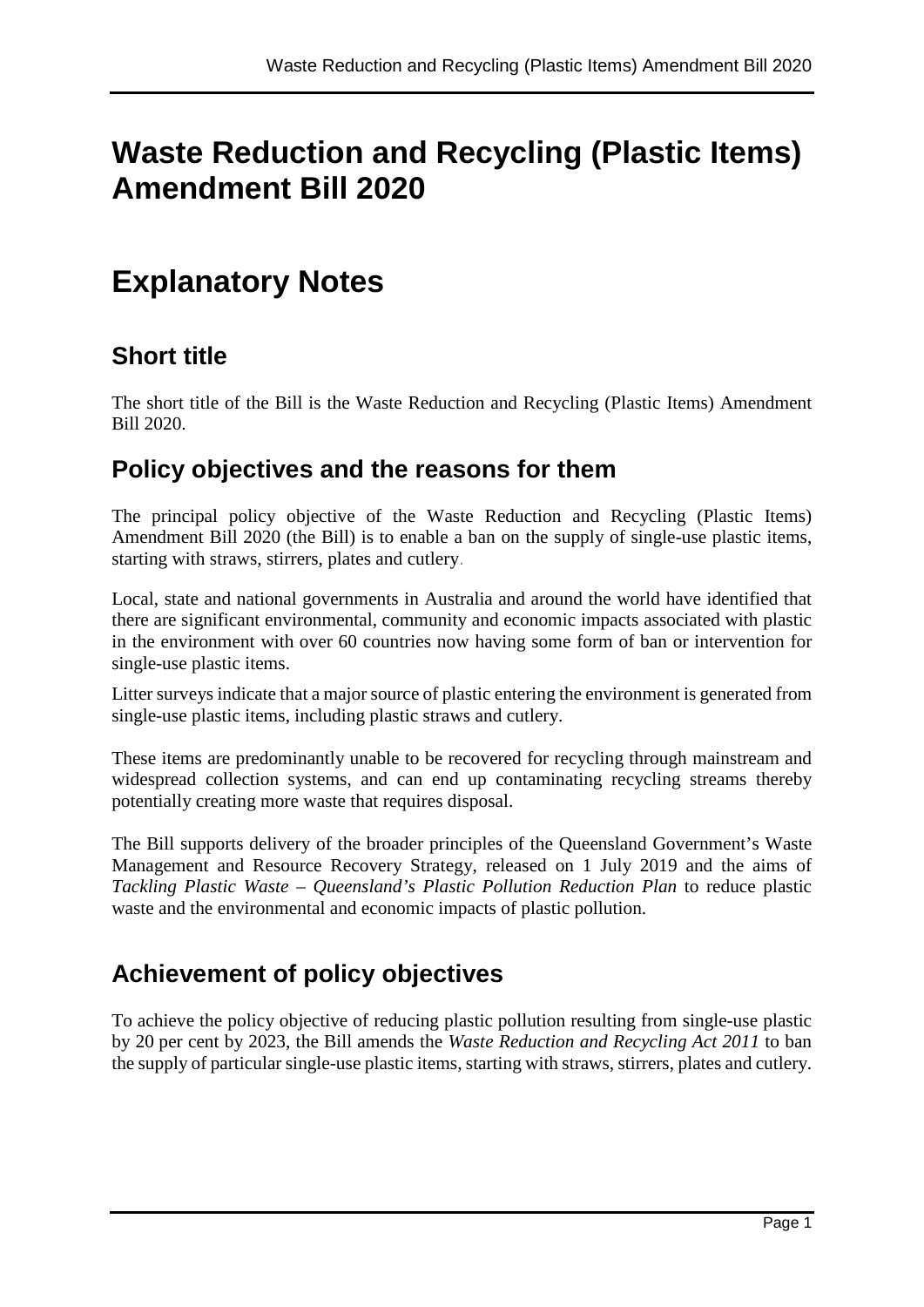## **Alternative ways of achieving policy objectives**

Alternative ways of achieving the policy objectives include voluntary phase-out action by the hospitality, food service sectors and retail sectors, as well as individual voluntary action to avoid the use of these items in the first place.

While a number of retailers and food service businesses have already made voluntary commitments to phase out the sale or use of single-use plastic items such as straws and cutlery, coordinated action to ban these items ensures that all businesses have obligations not to provide or sell these items. This avoids consumer confusion. As the majority of these items are currently imported an opportunity is also provided to develop local manufacturing for single-use plastic alternatives.

Another option includes the installation of additional litter infrastructure such as bins and stormwater interceptor devices. While additional infrastructure helps to reduce litter from entering the environment it does not prevent the generation of the items or the resulting waste. It also does not address a shift in behaviour change towards options that are further up the waste and resource management hierarchy to deliver avoidance actions.

The advantages and disadvantages of these options were considered in more detail as part of the public consultation on the Single Use Plastic Items Consultation Regulatory Impact Statement (CRIS).

Consultation on the CRIS confirmed strong community and business support for the introduction of a ban. Without a legislative ban any plastic pollution reduction gains are likely to be limited and action restricted to motivated individuals and businesses, which may make achieving the policy objective difficult.

## **Estimated cost for government implementation**

Costs for government implementation of the ban are expected to be comparatively low.

An implementation plan will be developed in consultation with key stakeholder peak bodies to ensure that an appropriate engagement strategy is prepared in advance of the ban commencing. This will help ensure that impacted businesses and sectors are aware of the items that are banned and excluded from the ban, as well as obligations regarding the ban, well in advance of the ban commencing.

Enforcement activities can be minimised by ensuring that businesses are aware of the ban and their obligations under the ban well in advance of the taking compliance action. Greater awareness will help reduce the number of businesses that may need to be subject to compliance activities.

Provisions of the Bill allow facilities such as hospitals, schools and aged care homes to retain the use of the banned items until such time as suitable alternatives can be found, further reducing the costs of implementation for government.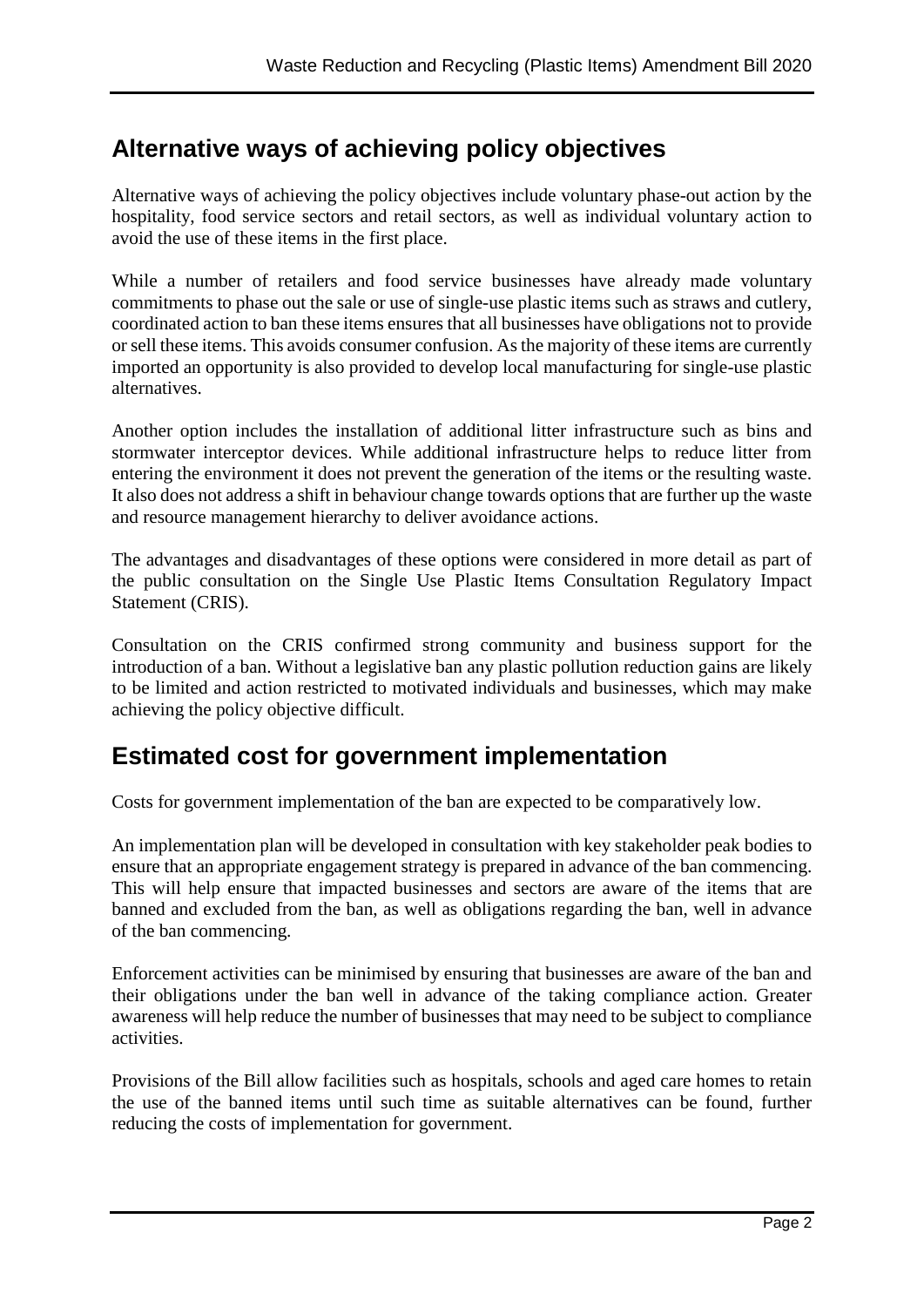## **Consistency with fundamental legislative principles**

The Bill is generally consistent with fundamental legislative principles. Potential breaches of fundamental legislative principles are addressed below.

### **A Bill should have sufficient regard to the institution of Parliament—***Legislative Standards Act 1992***, section 4(4)**

The Bill contains provision for other single-use plastic items to be prescribed in regulation. The amendments raise the fundamental legislative principle that legislation should have sufficient regard to the institution of Parliament because the Bill provides for banned plastic items to be prescribed by regulation without Parliamentary consideration.

It is considered that this is justified because it will enable progressive roll-out to more singleuse plastics, thereby reducing immediate impacts on consumers and industry. Consideration of additional single-use plastic items for inclusion in the regulation would be undertaken as part of a consultative process against the criteria established in legislation prior to recommendations (or *proposed changes*) for regulations prescribing new items being made.

### **Legislation should have sufficient regards to rights and liberties of individuals—** *Legislative Standards Act 1992***, section 4(3)(a)**

The amendments insert new offence provisions to support the ban on the supply of single-use plastic items. This raises the fundamental legislative principle that legislation should have sufficient regard to the rights and liberties of individuals. The penalty units for the offence provisions are considered to be proportionate to the offence, and the offences and penalties are similar to the penalty units that apply in respect of the ban on the supply of single-use lightweight plastic shopping bags.

### **Legislation should not reverse the onus of proof —***Legislative Standards Act 1992***, section 4(3)(d)**

The amendments insert a new offence provision in relation to restrictions on the sale of a banned single-use plastic item, except in certain circumstances. One of the circumstances under which a person conducting a business may sell a banned single-use plastic items is where the person has a reasonable belief that the sale is a step in a supply chain for the supply of that item to a person who conducts an exempt business or undertaking. In such cases it will be the person selling the banned item who would need to prove that their belief that they were lawfully selling a banned item was reasonable.

This reversal of the onus of proof is considered justified in view of the fact that the belief of the person selling the item is a matter peculiarly within their knowledge and would be very difficult for a prosecuting authority to establish. It is therefore appropriate that the seller be required to provide the necessary evidence of the reasonable belief. For example, they may ask the person to whom the sale is being made to confirm in writing that their business provides these items to a person who conducts an exempt business or undertaking.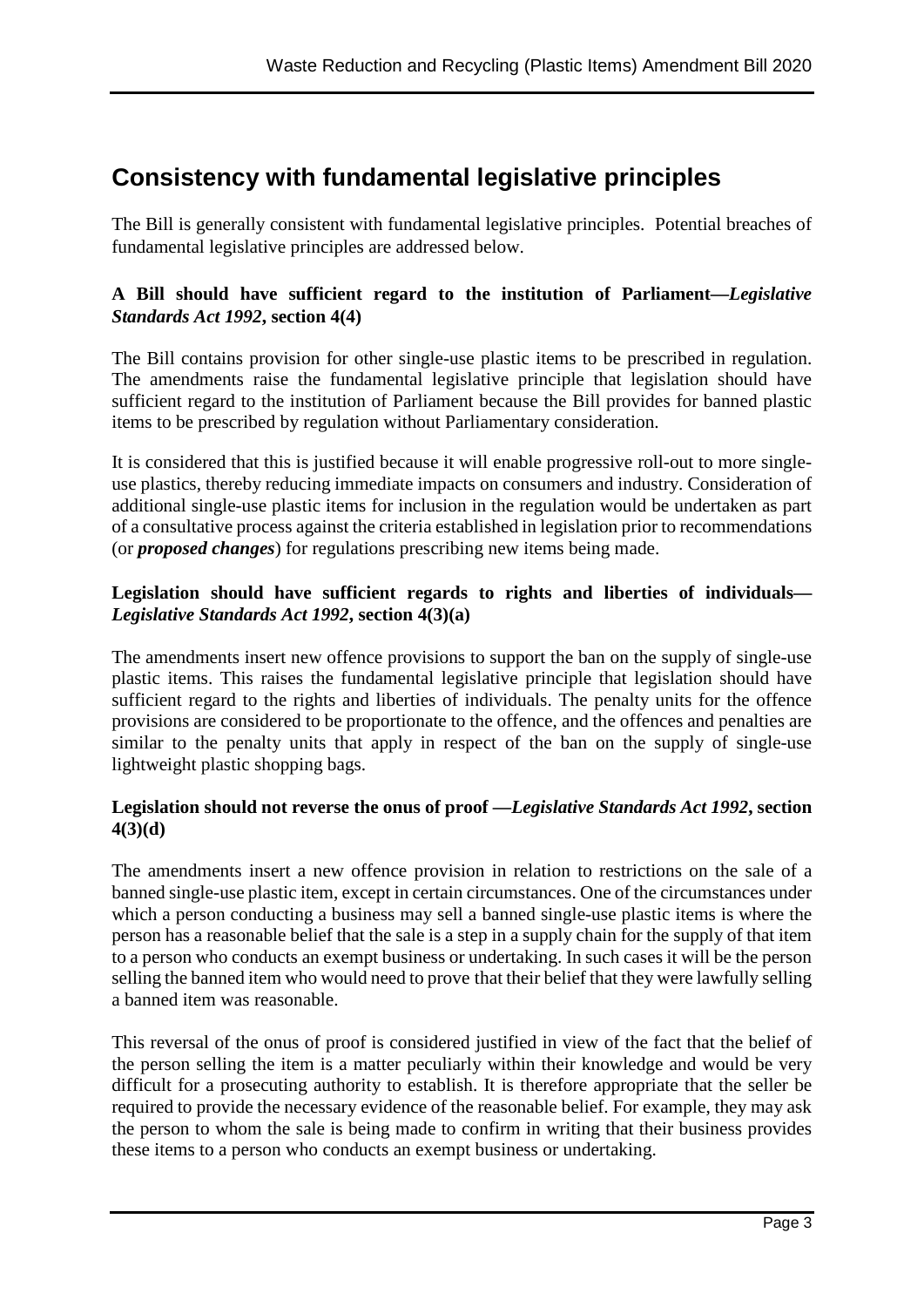# **Consultation**

A Single Use Plastic Items Consultation Regulatory Impact Statement (RIS) was released on 13 March 2020. Submissions closed on 30 April, following a two week extension to the original closing date of 15 April 2020.

A total of 19,622 submissions were received; 18,942 through the online survey and 680 written submissions through email and post. Submissions received by email and post provided clear identification of stakeholder groups, predominately representing:

- environmental non-government organisations (NGO)/charities (18)
- commercial businesses (9)
- peak bodies (8)
- community organisations (5)
- government  $(4)$
- academia (1)
- individual community members (635)

Overall there is 94% support for the introduction of a ban on the proposed single-use plastic items, with 90% of submissions supporting a start date of 1 July 2021. More than 50% of the submissions supported the option of allowing health care businesses such as pharmacies and hospitals to provide plastic straws in recognition of the need to provide accessibility for people with disability and health care needs.

Twenty-one per cent of submissions supported the inclusion of takeaway food containers and plastic takeaway cups and 17% supported the inclusion of polystyrene cups and containers and oxo-degradable plastics in the ban.

The Bill makes provision for additional items and products to be prescribed in regulation, following a consultation process prior to regulations being made. Consultation on items including coffee cups, polystyrene and other plastic cups and oxo-degradable plastics will commence in late 2020.

Sixteen per cent of submissions supported a ban on heavyweight (boutique) plastic shopping bags. These bags are not included in the ban as development of a national code of practice for sustainable shopping bags is currently being underway to address these bags.

While the consultation showed overwhelming support for a start date of 1 July 2021, this was before the full impacts of the COVID-19 pandemic were known. Consequently, the Bill provides for these amendments to commence by proclamation, to allow for flexibility of the start date and ensure there is not undue impost on businesses that may still be recovering from COVID-19 restrictions.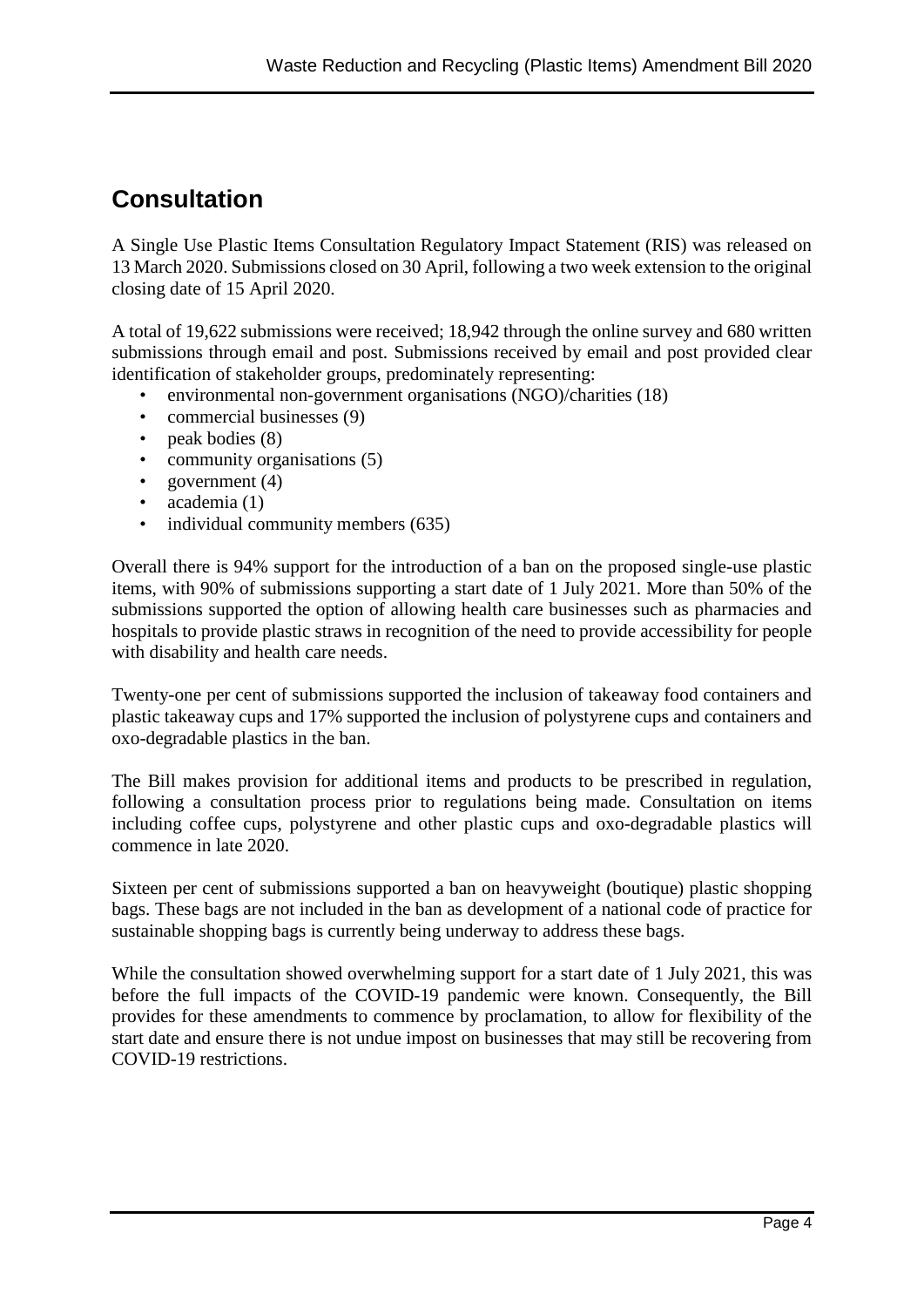### **Consistency with legislation of other jurisdictions**

While the Bill is specific to the State of Queensland, and is not uniform with legislation of the Commonwealth or another state, there are consistencies between the items banned in Queensland and the announcements made in the Australian Capital Territory and the legislation introduced on 20 April 2020 in South Australia.

This includes general consistencies with the type of banned items and application of the ban. This consistency is necessary to remove confusion and streamline legislative obligations for national operators.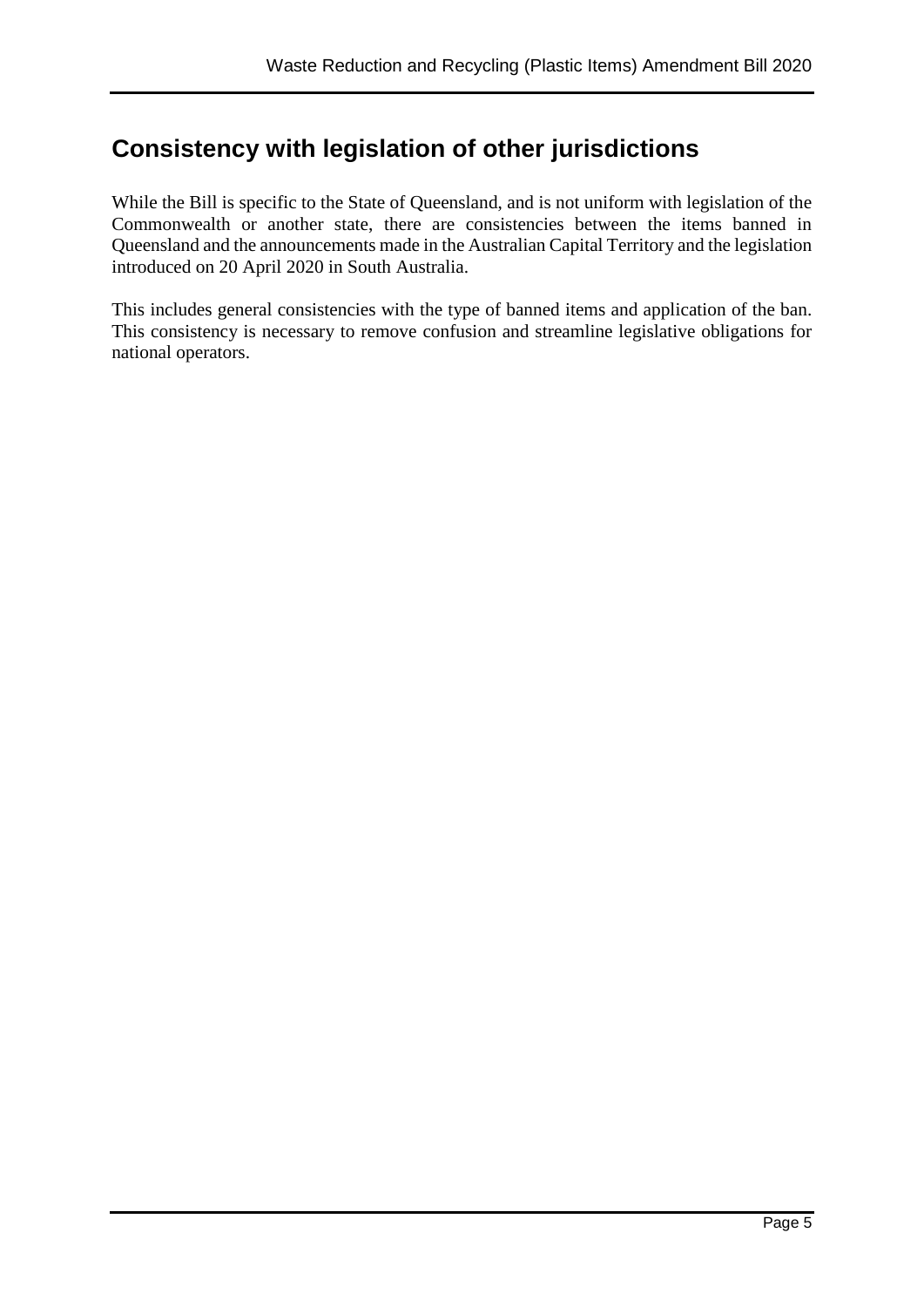# **Notes on provisions**

# **Part 1 Preliminary**

**Clause 1 (Short Title)** states that the short title of the Bill may be cited as the *Waste Reduction and Recycling (Plastic Items) Amendment Act 2020.*

**Clause 2 (Commencement)** provides that Part 2 commences on a day that is fixed by proclamation.

### **Part 2 Amendment to the Waste Reduction and Recycling Act 2011**

**Clause 3 (Act amended)** provides that Part 2 of the Bill amends the *Waste Reduction and Recycling Act 2011*.

**Clause 4 (Amendment of s 99B (Meaning of** *banned plastic shopping bag* **and** *alternative shopping bag***))** provides that s99B(4), definition of AS 4736 is amended to include the words 'suitable for composting and other microbial treatment' after 'plastic' in the definition.

This maintains consistency of wording with definitions for Part 3AA (Plastic items)

**Clause 5 (Insertion of new ch 4, pt 3AA)** provides for the insertion of a new part for Chapter 4, following Part 3A (**Single use plastic bag ban**).

# **Part 3AA Plastic items**

### **Division 1 Preliminary**

### **99GA Objects of part**

Section 99GA states that Part 3AA has the following objectives:

- a) promote and support the waste and resource management hierarchy; and
- b) reduce plastic pollution by reducing the number of single-use plastic items that are used or sold and become waste that is littered or disposed of to landfill; and
- c) encourage consumers and retailers to:
	- a. reduce the overall use of single-use plastic items; and
	- b. use sustainable alternatives to single-use plastic items
- d) encourage manufacturers to identify innovative product designs for sustainable alternatives to single-use plastic items; and
- e) recognise the needs of persons with a disability and the healthcare needs of persons; and
- f) ensure that manufacturers and consumers are aware of, and understand, information about compostable plastic items.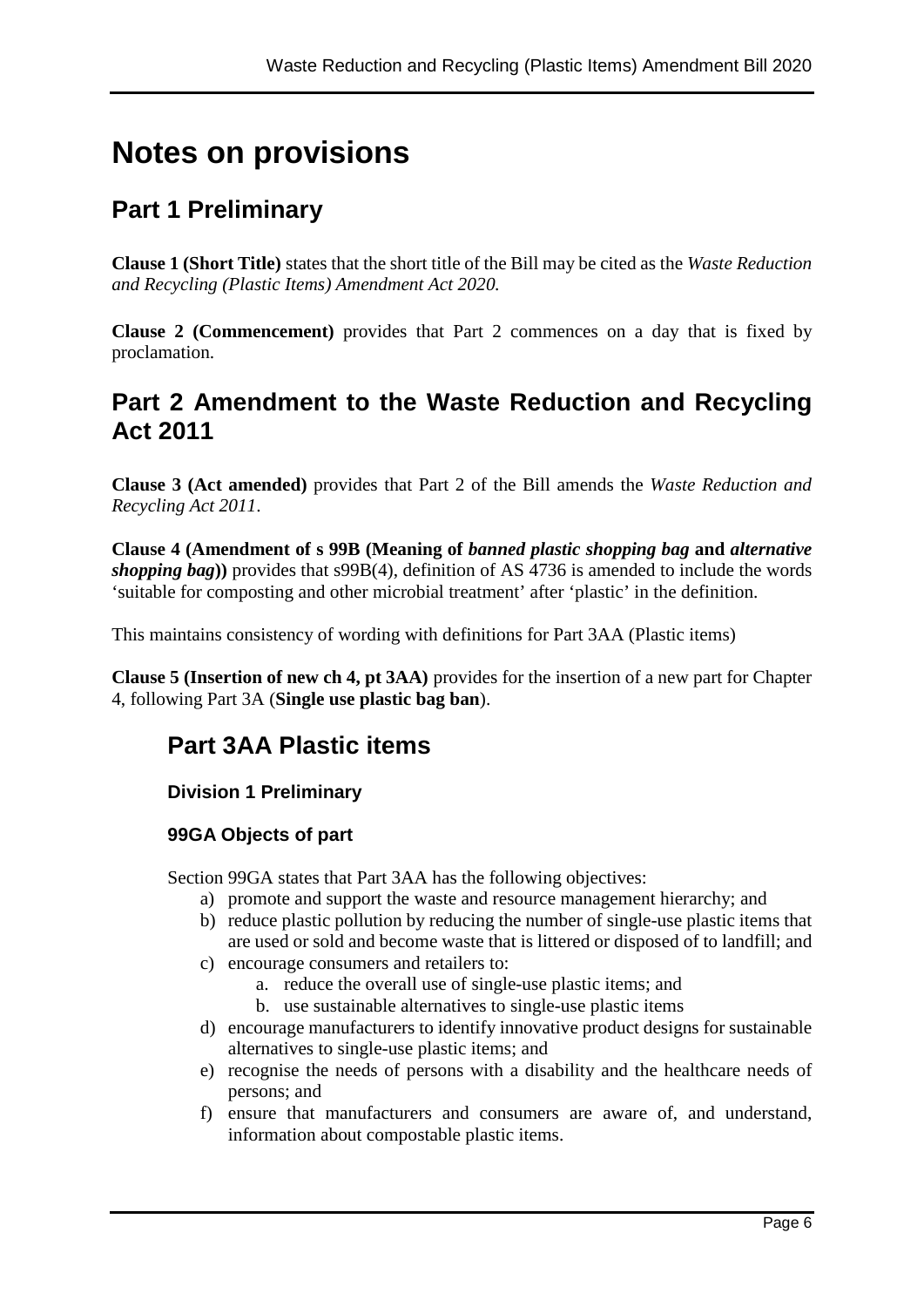#### **99GB Definitions for part**

Section 99GB defines the terms to be used for this part, including the following key definitions –

*compostable*, for plastic, means plastic that is compostable under AS 4736 or AS 5810.

*plastic item* means an item made, in whole or part, of plastic (whether or not the plastic is compostable).

*single-use plastic item* means a plastic item, other than a plastic item that is compostable, that is designed to be used only once.

The definition for a *banned single-use plastic item* is contained in section 99GC.

#### **99GC Meaning of** *banned single-use plastic item*

Section 99GC states the items that are banned single-use plastic items and those that are not a banned single-use plastic item. To remove any doubt, this section also provides definitions for cutlery and shelf-ready product.

Subsection (1) states that a *banned single-use plastic item* is an item that –

- a) is  $$ 
	- a) a plate; or
	- b) a bowl; or
	- c) an item of cutlery; or
	- d) a straw; or
	- e) a stirrer; or
- b) is prescribed in regulation to be a banned single-use plastic item.

For the purposes of subsection (1), a stirrer is not limited to being used for stirring a beverage but may, for example, be used as a means of incorporating flavour into an instant meal.

Subsection (2) states that a single-use plastic item that is an integral part of a shelfready product is not a banned single-use plastic item.

Subsection (3) states that the Minister may recommend to the Governor in Council that a regulation can be made under subsections (1)(b) or (2) about whether or not a single use plastic item is a banned single use plastic item. This is the *proposed change.* 

The proposed change may only be made after public consultation on the proposed change and after considering the results of consultation; whether the proposed change is likely to achieve the objects of this part; whether voluntary or other measures have been shown not to be effective; the availability of alternative products and whether the costs of monitoring, enforcement and market development are proportional to the benefits of the proposed change.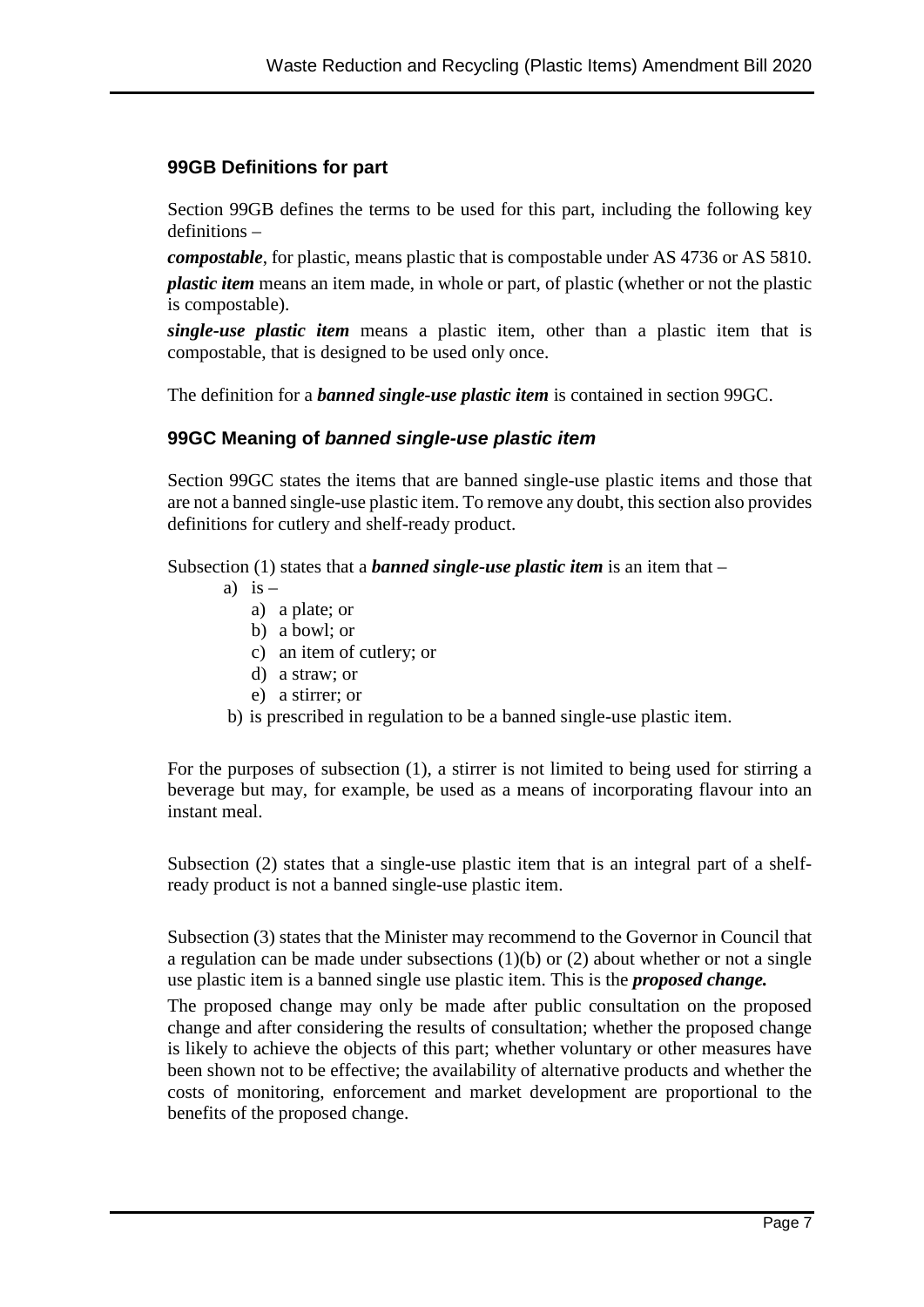Subsection (4) provides definitions for:

*cutlery* means utensils for eating food, and includes chopsticks, splayds and sporks

*shelf-ready product* means food or a beverage that is pre-packaged as a single serve and ready for immediate consumption or consumption after cooling or heating the food or beverage.

### **Division 2 Banned single-use plastic items**

#### **99GD Restriction of selling banned single-use plastic items**

Section 99GD provides the circumstances where a banned single-use plastic item may not be, and may be, sold. This section should be read in conjunction with the definition in the Act for sell.

*Sell* includes supply free of charge for a commercial or promotional purpose. This means that the act of supplying 'free of charge' in the course of a commercial transaction, such as the sale of a beverage, is a 'sale' in relation to a single-use plastic item for the purposes of this part.

For this section, subsection (1) states that a person who conducts a business or undertaking must not, in the course of operating that business or undertaking, sell a banned single-use plastic item to another person.

The section is not intended to apply to a person who conducts a business or undertaking outside of Queensland. It is the person who conducts a business or undertaking in Queensland, who must not, in the course of operating that business or undertaking, sell a banned item to another person.

This section carries a maximum penalty of 50 penalty units.

Subsection (2) states that subsection (1) does not apply to the sale of a banned singleuse plastic item by or to a person who conducts an exempt business or undertaking; or if the person selling the item reasonably believes the sale is a step in a supply chain for the supply of the item to a person who conducts an exempt business or undertaking.

This allows, for example, a distributor who is a step in the supply chain to an exempt business as described in subsections (3) or (4), and who themselves are not defined as an exempt business, to continue to purchase from a manufacturer and provide those items to an exempt business. It does not allow, however for that distributor to provide a banned single-use plastic item to a business that is not an exempt business.

Subsection (3) provides definitions for *exempt business or undertaking* and *healthcare business or undertaking*.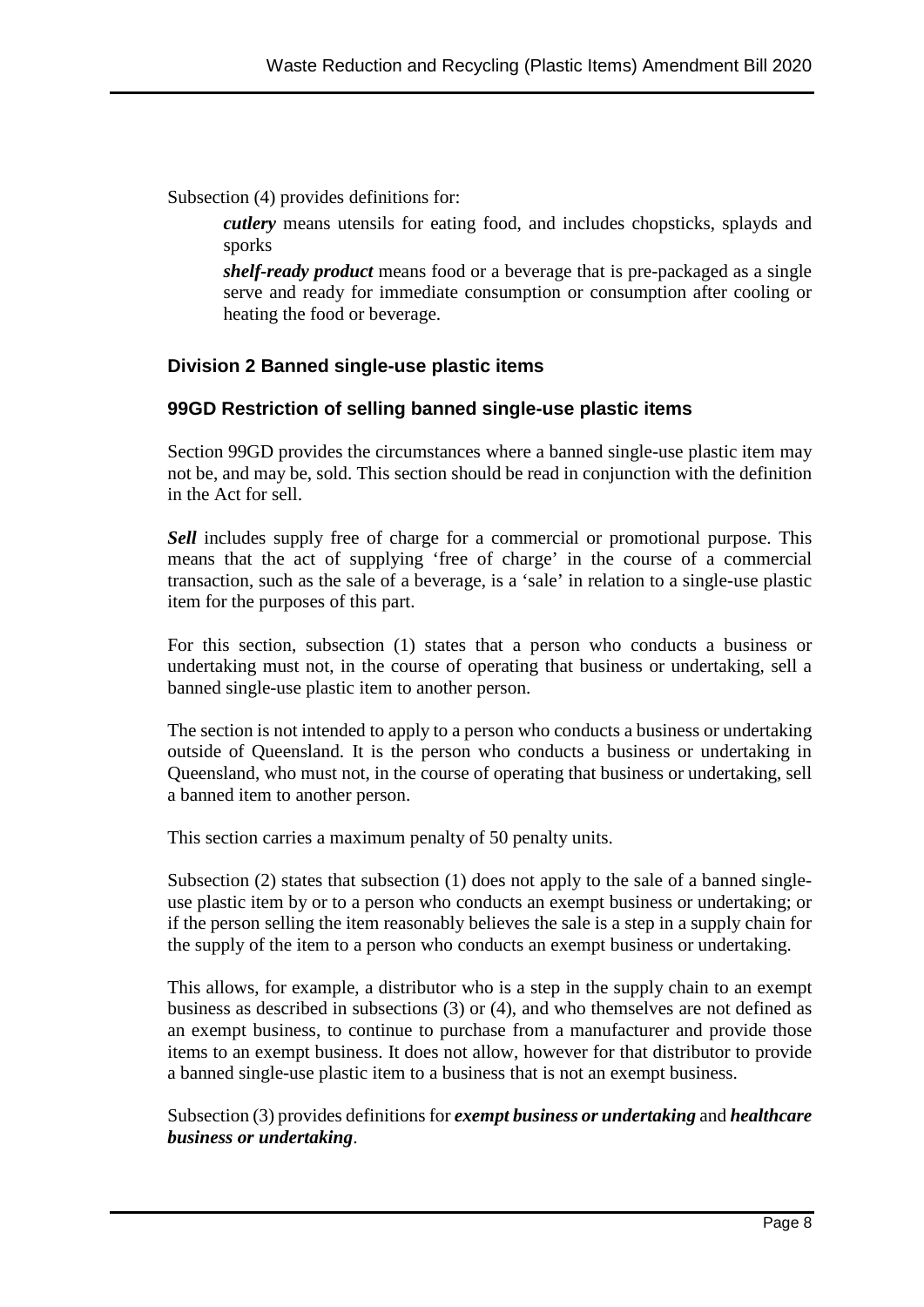*exempt business or undertaking* means a healthcare business or undertaking; or a school; or a business or undertaking prescribed by regulation for this definition that involves the sale or supply of banned single-use plastic items for use by persons with a disability or healthcare needs.

*healthcare business or undertaking* means (a) a clinic or facility that provides care to persons with a disability or healthcare needs; (b) a dental clinic; (c) a hospital; (d) a medical clinic; (e) a medical supply business or undertaking; (f) a pharmacy; or a business that is substantially similar to a business or undertaking mentioned in paragraphs (a) to (f) of the definition.

### **99GE Giving false or misleading information about banned single use plastic items**

Section 99GE provides that a person must not give information that the person knows is false or misleading to another person about the composition of a banned single-use plastic item, or whether or not that item is a banned single-use plastic item.

The maximum penalty for providing false or misleading information is 50 penalty units.

### **Division 3 Compostable plastic items**

### **99GF Stating conditions under which plastic items are compostable**

Section 99GF states that this section applies for plastic items that are compostable.

Subsection (1) states that this section applies if a person conducts a manufacturing, wholesale, distribution or import business or undertaking and in the course of conducting that business or undertaking sells a plastic item that is compostable to another person.

Subsection (2) states that the person selling the compostable item must ensure that the conditions under which the plastic item is compostable are clearly and legibly written on the packaging for the plastic item or in information accompanying the plastic item.

The maximum penalty for not providing this information is 50 penalty units.

Subsection (3) states that for this section a *condition* includes whether the plastic item is suitable for industrial or home composting and whether the plastic item is compostable under AS 4736 or AS 5810.

### **99GG Certification to chief executive about whether or not plastic items are compostable**

Section 99GG provides for the chief executive to give a notice under this section to a person about a plastic item that is compostable, and the conditions of the notice.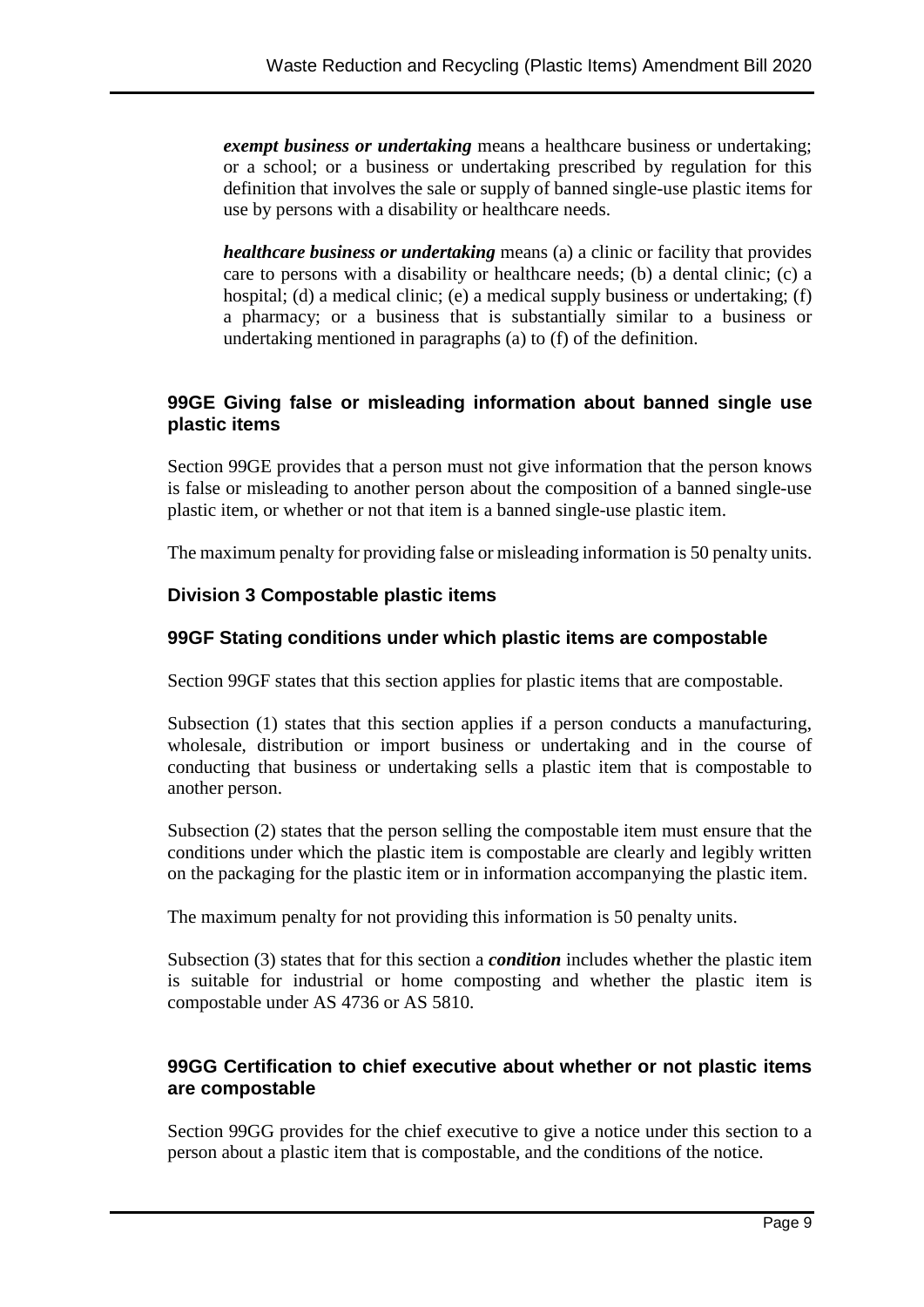Subsection (1) states that the chief executive may give a notice t a person if the chief executive believes that the person conducts a business or undertaking mentioned in s99GF(1) and in the course of conducting this business or undertaking sells a compostable plastic item (a *sold item*) or a plastic item that the person tells another person is a compostable plastic item.

Subsection (2) states that the notice may require the person to give the chief executive a certification about the item that is sold.

Subsection (3) states that a person who is given a notice under this section must comply with the notice within 20 business days of receiving the notice, unless the person has a reasonable excuse for not complying.

The maximum penalty is 50 penalty units.

Subsection (4) states that *certification* means a certification about whether or not the sold item is compostable that includes information decided by the chief executive and is in the form decided by the chief executive.

### **99GH Giving false or misleading information about whether or not plastic items are compostable**

Section 99GH states that a person must not give information that the person knows is false or misleading to another person about whether or not a plastic item is compostable.

The maximum penalty for providing false or misleading information is 50 penalty units.

#### **Division 4 Review**

#### **99GI Review of part**

Section 99GH provides for a review of this Part.

Subsection (1) states that the Minister must ensure that a review of this part must start no later than 2 years following the commencement of the part.

Subsection (2) states that the review must include a review of the effect of this part on the community, especially persons with a disability or healthcare needs; the level of knowledge and understanding about this part, including what items are banned or not; and the effectiveness of this part in reducing the number of single use plastic items that are used, are littered or disposed of to landfill; the effect of this part on the use or sale of single-use plastic item alternatives; and the level of compliance with this part.

Subsection (3) states that the chief executive must provide a report on the outcome of he review to the Minister no later than 6 moths from the day the review started.

Subsection (4) states that the Minister must table the report in the Legislative Assembly within 12 sitting days of receiving the report.